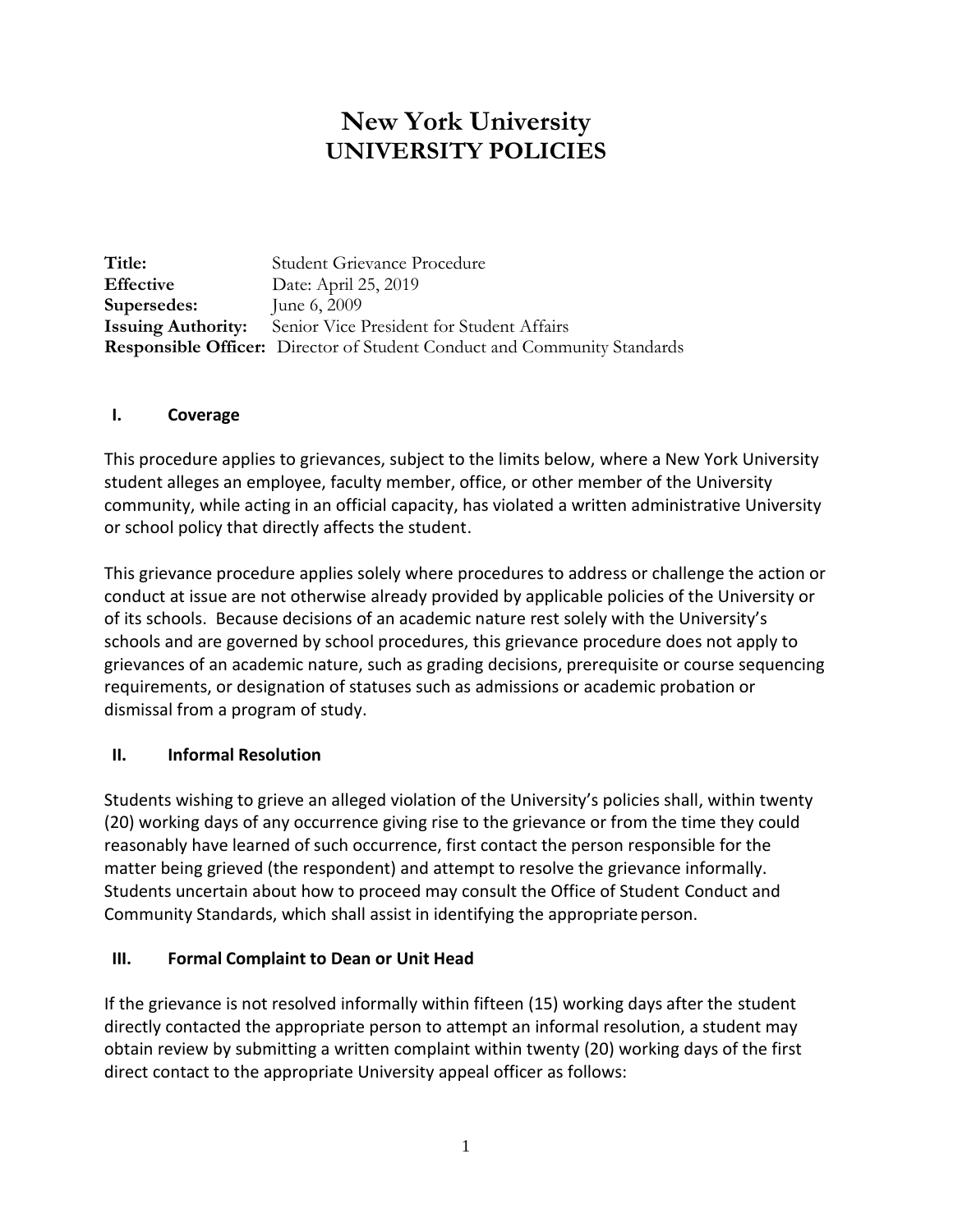If the grievance arises out of a program or educational activity within a school, the appeal officer shall be the Dean of that school. Otherwise, the appeal officer shall be the highestranking University officer within the unit responsible for the subject matter of the grievance ("Unit Head"). The Unit Head will generally be the Vice President for Administration, External Affairs, Finance, or Student Affairs, but students in doubt should consult with the Office of Student Conduct and Community Standards, which shall assist in determining the appropriate appeal officer.

The complaint shall state the policy that allegedly has been violated, describe the facts and evidence supporting the alleged violation, indicate what redress the grievant seeks, and provide a brief history of the attempts to informally resolve the grievance.

The appeal officer shall meet with the complainant and with such other persons as they deem appropriate for the purpose of ascertaining the facts and attempting to resolve the complaint. The appeal officer shall render a written decision on the merits to the grievant, the respondent, and the Office of Student Conduct and Community Standards.

## **IV. University Senate Community Standards Committee**

The student or respondent may appeal the decision of the appeal officer, within ten (10) working days of receiving it, by submitting the decision and the complaint to the chairperson of the University Senate Community Standards Committee. The University Senate Community Standards Committee is a standing committee of the University Senate. Any grievance referred to the Committee shall be heard and decided by a five-person panel consisting of one Senator from each constituency (Deans Council, Tenured/Tenure Track Faculty Council, Full-Time Continuing Contract Faculty Council, Student Senators Council, and Administrative Management Council).

The Committee shall conduct any such proceeding as it deems appropriate, provided that:

- a. It may dismiss the complaint without further proceedings if it determines that there would be no violation of University policy even if the facts alleged by the grievant were true.
- b. It shall not consider any matters not included in the written complaint. If the committee feels the grievant did not have access to the facts necessary to make the complaint complete when first submitted, the Committee may allow the grievant to submit an amended complaint.
- c. The grievant and respondent shall have access to all documents considered by the Committee.
- d. The Committee, may, within its discretion, request an in-person hearing with the grievant and respondent. When the Committee holds an in-person hearing, the grievant may be accompanied by an adviser of choice and shall have the opportunity to question all witnesses participating at the hearing, if applicable. While the adviser may be present, they may not speak or otherwise participate in the hearing, may not address the Committee or question witnesses, and